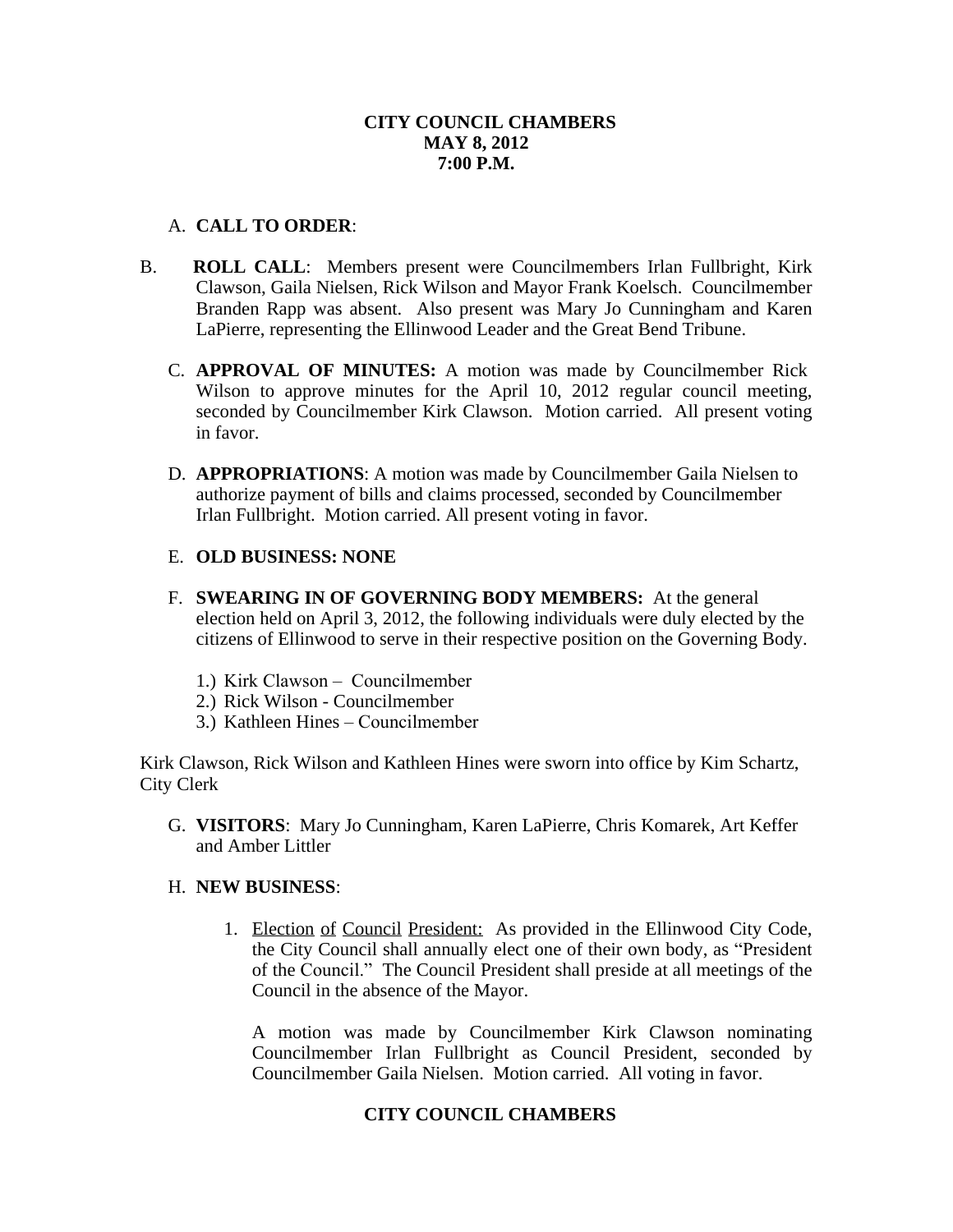## **MAY 8, 2012 7:00 P.M.**

2. Designation of Official Depository: Each year the Mayor designates, with the consent of council, the institutions that may serve as depositories for City funds. The institutions recommended for this designation are:

Sunflower Bank, N.A. Community Bank of the Midwest Bank of the West

A motion was made by Councilmember Gaila Nielsen accepting the designations as recommended by Mayor Frank Koelsch, seconded by Councilmember Irlan Fullbright. Motion carried. All voting in favor.

3. Designation of Official Newspaper: Each year the Mayor shall designate, with the consent of Council, the official newspaper for publication of city notices. The Ellinwood Leader is the only operating newspaper in Ellinwood and is recommended for designation as the official newspaper.

A motion was made by Councilmember Irlan Fullbright accepting the designation of the Ellinwood Leader as the official newspaper, seconded by Councilmember Gaila Nielsen. Motion carried. All voting in favor.

4. Appointment of Fire Committee: Each year the Mayor appoints two members of the council to represent the City in discussion with the two townships for contractual services to the fire district. This appointment is subject to council approval. Generally, the townships each pay 1/3 of the operating costs plus ½ of the direct rural equipment costs.

The Mayor recommends appointment of Councilmembers Irlan Fullbright and Gaila Nielsen to the Fire Committee. A motion was made by Councilmember Kirk Clawson to accept the appointments as submitted by Mayor Koelsch, seconded by Councilmember Rick Wilson. Motion carried. All voting in favor.

5. Annual Appointment of Department Directors: As provided by City Code, the Mayor, with consent of council, may appoint the city officers/directors.

The following Department Directors are recommended for appointment:

Kevin Clair Street & Parks Superintendent Chris Komarek Electric Distribution Superintendent Dave Lloyd Electric Production Superintendent Art Keffer Chief of Police **CITY COUNCIL CHAMBERS** 

**MAY 8, 2012**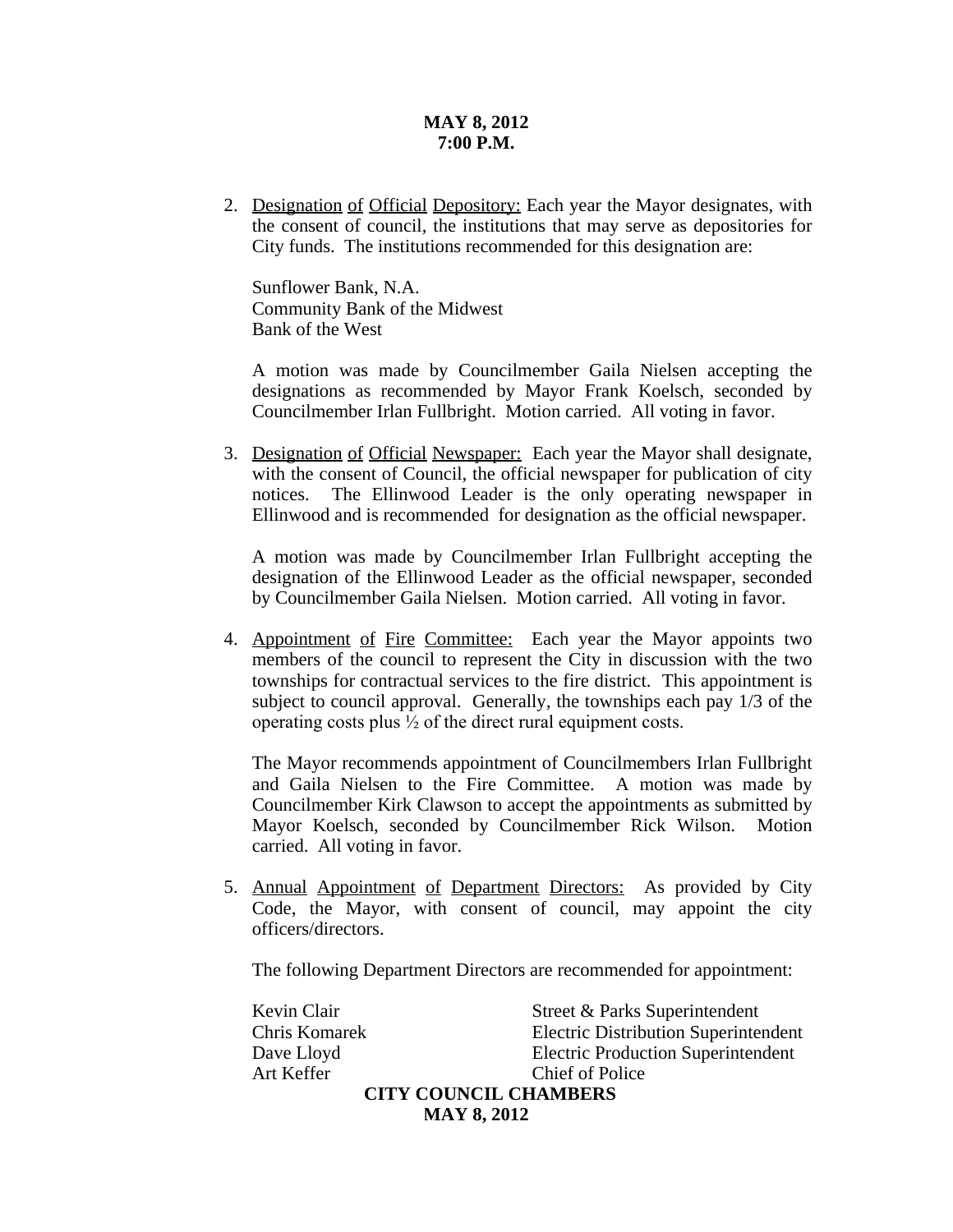### **7:00 P.M.**

| Kim Schartz   | City Clerk                      |
|---------------|---------------------------------|
| Donna Mason   | <b>City Treasurer</b>           |
| Robert Peter  | <b>City Attorney</b>            |
| Jane Isern    | Municipal Judge                 |
| Chris Komarek | Fire Chief                      |
| Debbie Glenn  | <b>EMS</b> Director             |
| Robert Peter  | City Administrator              |
| Chris Komarek | Water/Wastewater Superintendent |
|               |                                 |

A motion was made by Councilmember Gaila Nielsen to approve annual appointments of Department Directors as presented, seconded by Councilmember Irlan Fullbright.

- 6. 2011 Audit Report: Presented to council was the 2011 audit report. Present at the meeting was Amber Littler representing Adams, Brown, Beran & Ball, Chtd. Ms. Littler reviewed the audit with council. A motion was made by Councilmember Kirk Clawson to accept the 2011 audit report as presented by Adams, Brown, Beran & Ball, Chtd., seconded by Councilmember Kathleen Hines. Motion carried. All voting in favor.
- 7. Ordinance for Consumption of Cereal Malt Beverages on Public Property: Presented to council for review was Ordinance 2012-2, an ordinance that allows for the consumption of cereal malt beverages and alcoholic liquor in the City Park in association with the beverage tent and the After Harvest Festival Dance.

A motion was made by Councilmember Gaila Nielsen to approve Ordinance 2012-2, an ordinance exempting certain following described public property, the title of which is vested in the City of Ellinwood, Kansas to permit the consumption of alcoholic liquor and cereal malt beverages thereon, as authorized by charter ordinance No. 5 of said city and establishing the time when such exemption shall be effective. Councilmember Rick Wilson seconded the motion. Motion carried. All voting in favor.

8. Tree Planting: Staff explained the City has purchased 15 trees, of which 7 have already been planted. Staff is requesting input from council regarding the placement of the remaining trees. After some discussion the preference of the council would be to plant the trees inside of the park and not between the sidewalk and curb.

## **CITY COUNCIL CHAMBERS MAY 8, 2012 7:00 P.M.**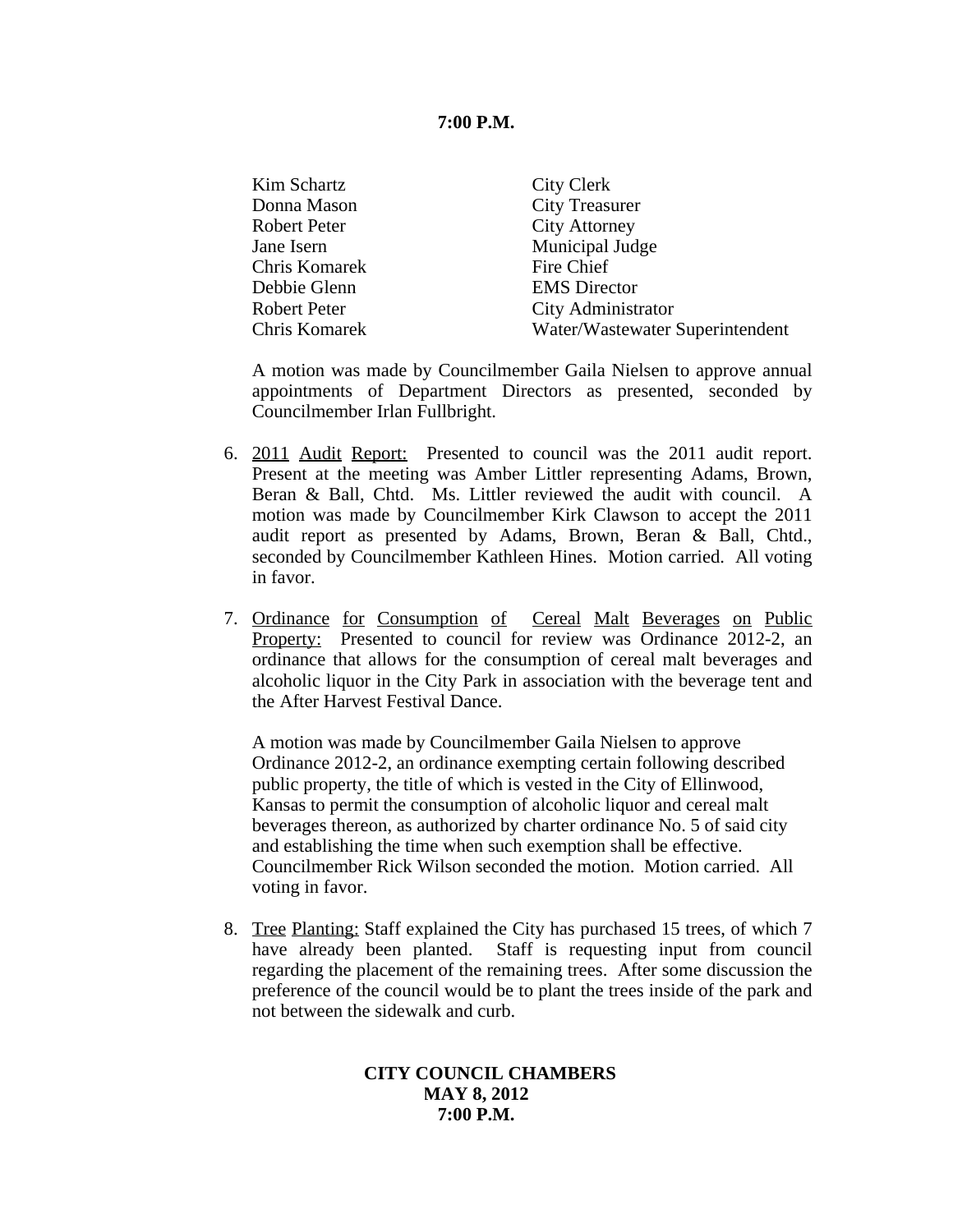- 9. Street Repairs: Staff explained the City plans to repair a section of curb and gutter in the 200 block of East  $2<sup>nd</sup>$ , at which time it will be necessary to repair a rather large portion of the brick street. Staff is requesting input from council whether to replace the portion of the street with concrete or bricks. After some discussion the consensus of the council was to replace the street with bricks to maintain consistency on the street.
- 10. Consideration of Manhole Repair Proposal: Presented to council was a proposal from Mayer Specialty Services, LLC to repair and refurbish 8 manholes within the sewer collection system at a cost of \$16,765.00. Staff explained the need for an ongoing manhole repair project each year.

A motion was made by Councilmember Kathleen Hines to accept the proposal from Mayer Specialty Services, LLC in the amount of \$1 6,765.00, seconded by Councilmember Irlan Fullbright. Motion carried. All voting in favor.

11. Acquisition of Property: Staff explained the lot owned by Tom Komarek in Block 43 on East Santa Fe is for sale at a price of \$8,000. The dimensions of the lot are 50' x 140'. Staff recommends purchase of this property for future economic development opportunities. A motion was made by Councilmember Gaila Nielsen to approve the purchase of the Tom Komarek lot in Block 43 on East Santa Fe at a price of \$8,000, seconded by Councilmember Rick Wilson. Motion carried. All voting in favor.

## **REPORTS**:

- 1. Municipal Court Report: Presented to Council was the Municipal Court Report for April, 2012.
- 2. Utilities Production Report: Presented to Council was the Utilities Production Report.
- 3. Staff Reports:
	- a) Staff reported Officer Becker's last day is Thursday May 4 th. The City is advertising for the open position.
	- b) Staff reported the roof on the Zink building on Main Street has been looked at and is not safe, however it appears the tin is secure at this point. The property is currently in bankruptcy, therefore the City will not proceed with any action at this point.

**CITY COUNCIL CHAMBERS MAY 8, 2012 7:00 P.M.**